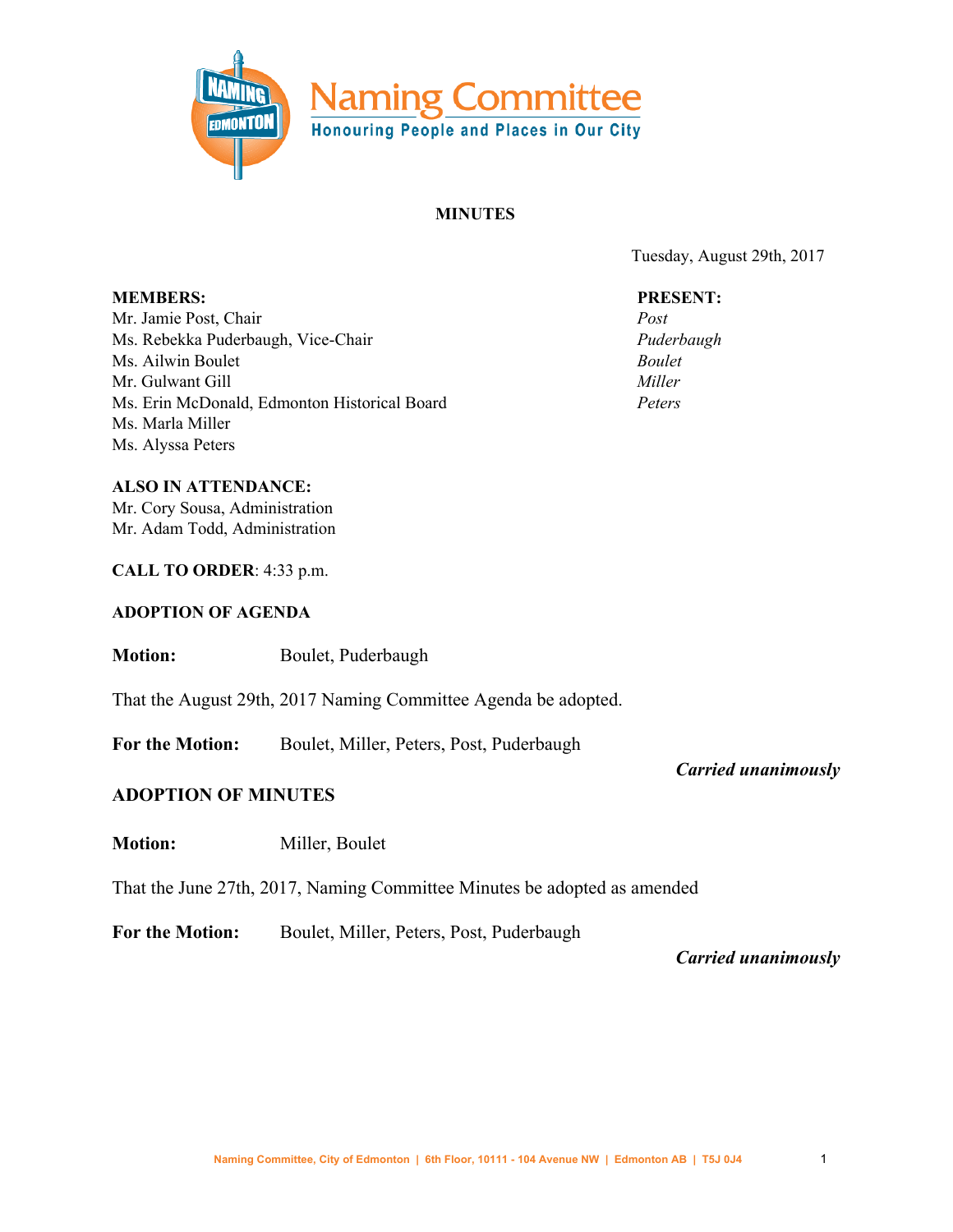

#### **OLD BUSINESS**

#### **1. Request to name the River Valley Mechanized Access Project**

**Motion:** Puderbaugh, Boulet

That the Naming Committee approves the naming of the funicular portion of the River Valley Mechanized Access Project as *"100 Street Funicular"*.

**For the Motion:** Boulet, Miller, Peters, Post, Puderbaugh

*Carried unanimously*

#### **2. Request to name a green space (road island) within the Crestwood Neighbourhood.**

**Motion:** Miller, Puderbaugh

That the Naming Committee supports the naming of the roadway green (green space/road island) located at 98 Avenue and 143 Street as *"Donald Dobie Green"*, subject to the following conditions:

- *● Administration supports naming these spaces,*
- *● Administration develops a naming practice and suffix choice for the naming of these spaces, and*
- *● The applicant is responsible for the signage including development and maintenance costs*

**For the Motion:** Boulet, Miller, Peters, Post, Puderbaugh

### *Carried unanimously*

#### **3. Request to name a natural area within the McConachie Neighbourhood.**

#### **Motion:** Boulet, Post

That the Naming Committee approves the naming of the natural area, legally described as Lot 4, Block 9, Plan 1222219, Lot 3, Block 9, Plan 1222217, Lot 2, Block 9, Plan 1122927, Lot 1, Block 8, Plan 1122927, located between 50 Street NW and 66 Street NW, north of 173 Avenue, within the McConachie Neighbourhood, as *"Walter Brown Briggs Natural Area"* subject to: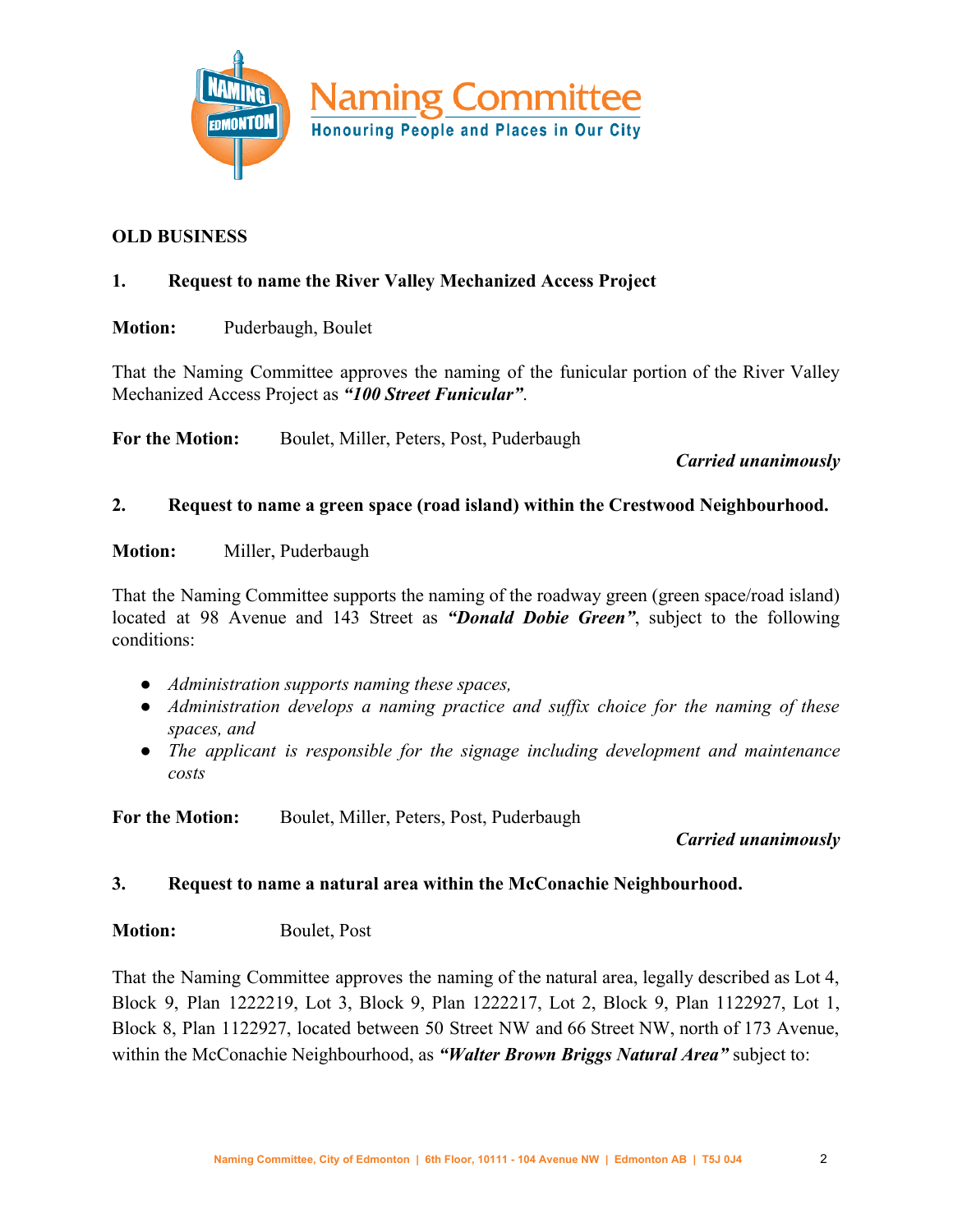

- *● Support from Administration to name the Natural Area,*
- *● That Administration identify the number of signage required,*
- *● And if certain portions should be identified differently from other parts of this large Natural Area site and;*
- *● That the applicant incur the costs for signage associated with the above naming*

**For the Motion:** Boulet, Miller, Peters, Post, Puderbaugh

*Carried unanimously*

#### **NEW BUSINESS**

- **4. Request to name a park within the Westmount Neighbourhood.**
- **Motion:** Puderbaugh, Peters

That the Naming Committee approves the naming of the park at 12327 - 108 Avenue NW, legally described as Lot A, Block , Plan 851EO, located south of 108 Avenue and east of 124 Street, within the Westmount Neighbourhood as *"Helen Nolan Park"*.

**For the Motion:** Boulet, Miller, Peters, Post, Puderbaugh

### *Carried unanimously*

### **5. Request to name a road within the Cashman Neighbourhood.**

**Motion:** Boulet, Peters

That the Naming Committee approves the naming of the roadway within the Cashman Neighbourhood using the name "Cashman".

The Naming Committee recommends the suffix use of *"Cashman Crescent"* as submitted by the applicant

**For the Motion:** Boulet, Miller, Peters, Post, Puderbaugh

*Carried unanimously*

#### *Marla Miller left the meeting*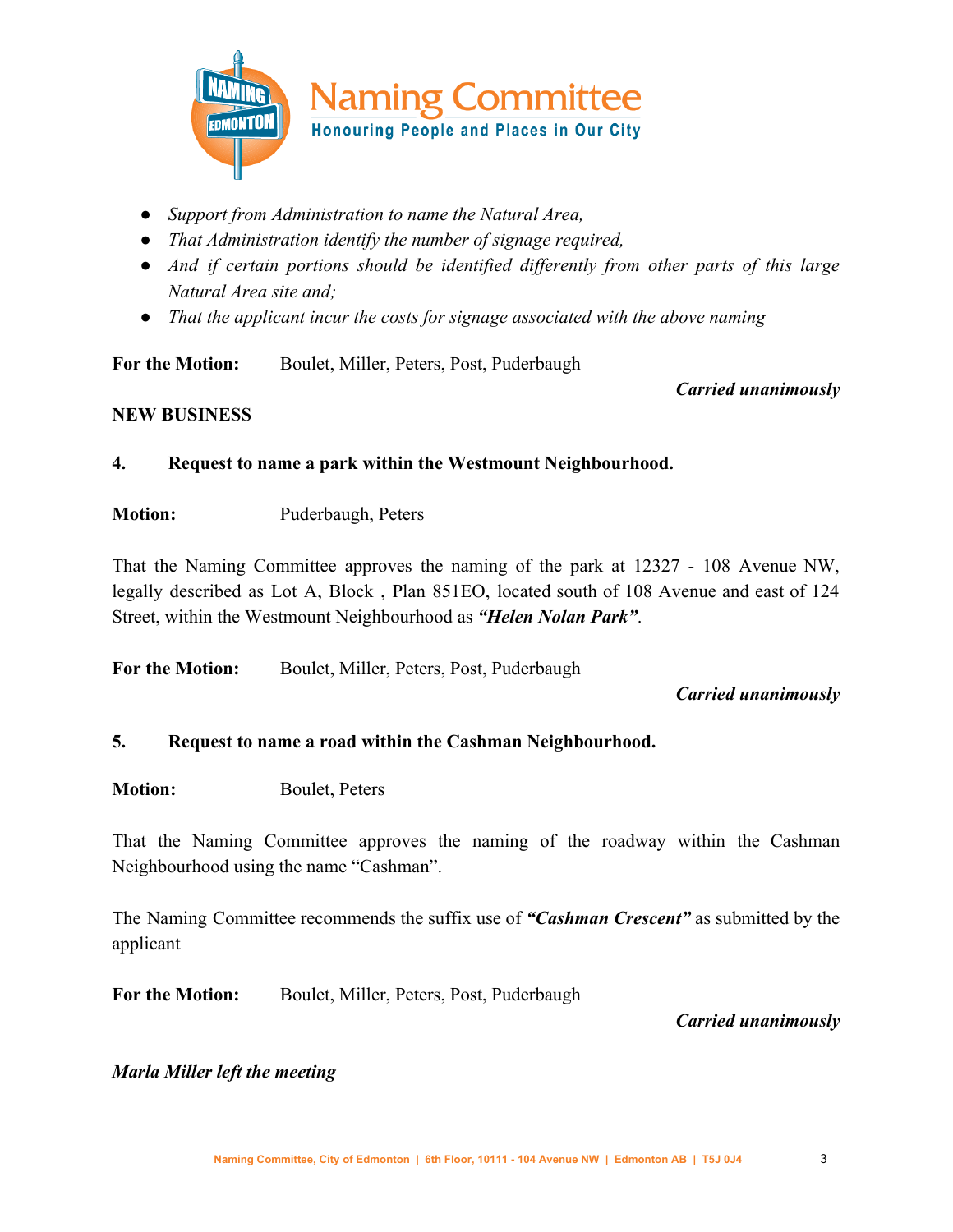

#### **OTHER BUSINESS**

#### **6. Request to add seventeen (17) names onto the Names Reserve List**

### **Motion:** Boulet, Peters

That the Naming Committee approves the addition of the following names onto the Names Reserve List:

| Callihoo, Victoria Belcourt<br>Campbell, Maria | Daniels, Harry<br>Dickason, Olive Patricia    | Knott, Elise      |
|------------------------------------------------|-----------------------------------------------|-------------------|
| Cardinal, Don<br>Carlson, Nellie               | Desmond, Viola                                | Morningstar       |
| Chalifoux, Thelma                              | Forest, Jean Beatrice<br>Forest, J.H. (Rocky) | Norwest, Henry    |
|                                                |                                               | Wagamese, Richard |
|                                                | Hall, Cara Currie<br>Hodgson, Ted             |                   |

The name Erasmus, Peter was previously used for roadway namings in the Edgemont Neighbourhood within the City of Edmonton.

**For the Motion:** Boulet, Peters, Post, Puderbaugh

### *Carried unanimously*

**7.** Discussion regarding the naming of Decoteau Neighbourhoods *(Discussion with the City of Edmonton's Indigenous Relations Office)*

**Motion:** Boulet, Puderbaugh

That the Administration, with consultation with the Indigenous Relations Office, draft a Terms of Reference for an engagement strategy for the naming of the five (5) neighbourhoods within the Decoteau Area.

**For the Motion:** Boulet, Peters, Post, Puderbaugh

### *Carried unanimously*